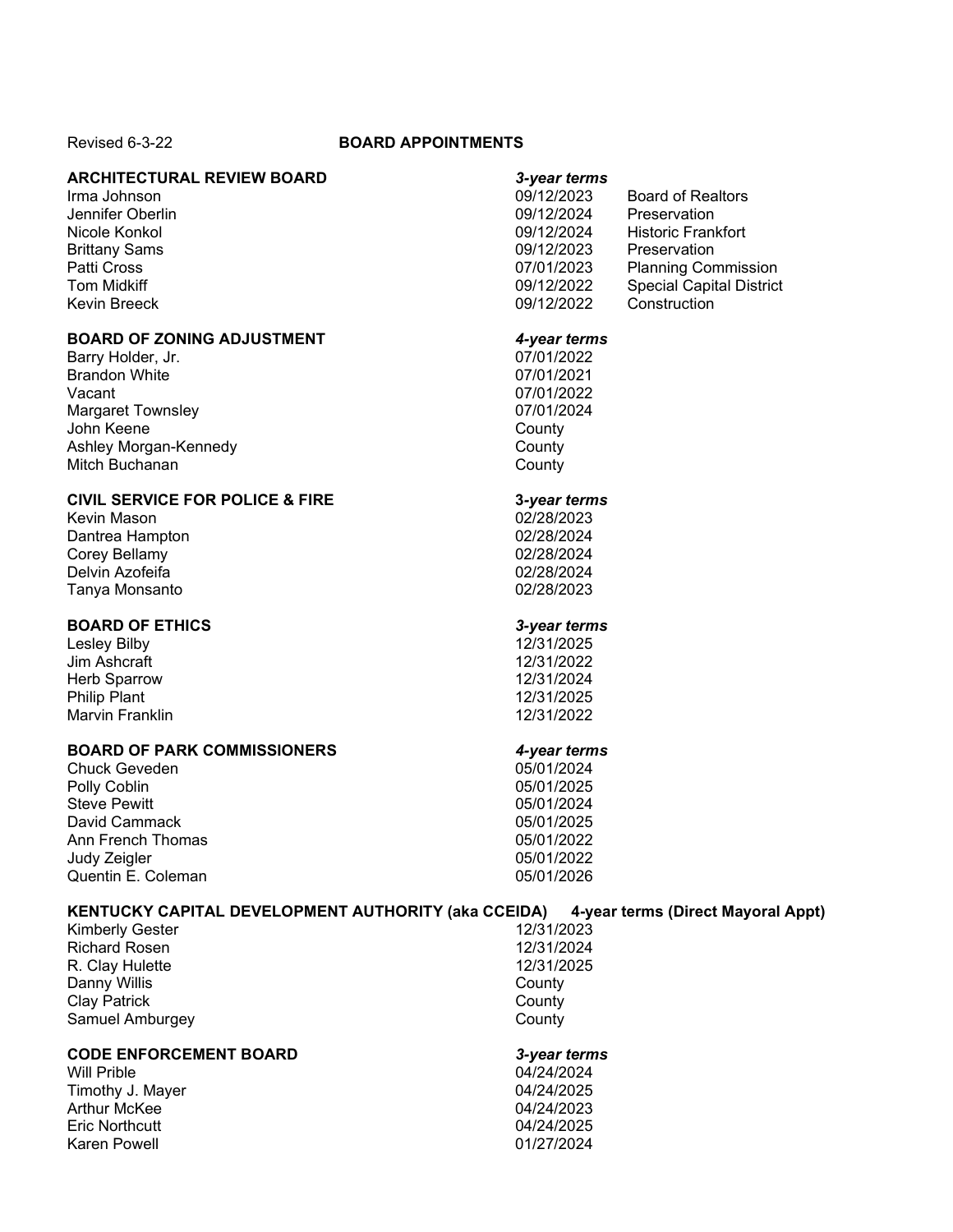| <b>ELECTRIC &amp; WATER PLANT BD</b><br>John Cubine<br>John Snyder<br>Stephen A. Mason<br>Kathryn Dutton-Mitchell<br><b>Jason Delambre</b>                                                                                                                                            | 4-year terms<br>09/23/2022<br>09/23/2023<br>09/23/2024<br>09/23/2023<br>09/23/2025                                                   |                                                                                                         |
|---------------------------------------------------------------------------------------------------------------------------------------------------------------------------------------------------------------------------------------------------------------------------------------|--------------------------------------------------------------------------------------------------------------------------------------|---------------------------------------------------------------------------------------------------------|
| <b>FORESTRY ADVISORY (Tree Board)</b><br>Daniel Walker<br><b>Justin Rome</b><br><b>Bobby Stone</b><br>Marie Alagia Cull<br>Donna Baldwin-Hunt<br>Vacant<br><b>Richard Rosen</b>                                                                                                       | 3-year terms<br>05/08/2022<br>05/08/2022<br>05/08/2023<br>05/08/2023<br>05/08/2023<br>05/08/2021<br>05/08/2024                       |                                                                                                         |
| FRANKFORT-FRANKLIN COUNTY PLANNING COMMISSION 4-year terms<br>Sherron Jackson<br><b>Brent Sweger</b><br>Patti Cross<br><b>Timothy Luscher</b><br>David I. Boggs<br>Keith Lee<br><b>Charles Stewart</b><br>Russell T. Wright<br>Darrell Sanderson<br>Paul Looney<br>Will Ivan May, Jr. | 07/01/2024<br>07/01/2025<br>07/01/2023<br>07/01/2022<br>07/01/2023<br>County<br>County<br>County<br>County<br>County<br><b>State</b> | 06/30/2023<br>06/30/2022<br>06/30/2023<br>06/30/2025<br>06/30/2024<br>appointed by<br>Gov. Andy Beshear |
| <b>LANDSCAPE COMMITTEE</b><br><b>Andrew Cammack</b><br>Sherron Jackson<br>Stephen Kent<br>Paula Murphy<br>Lee Waterfield<br><b>Sharon Bale</b><br>*Appointed by and from Planning Commission members                                                                                  | 02/01/2019<br>07/01/2024<br>02/01/2015<br>02/01/2019<br>02/01/2019<br>02/01/2019                                                     |                                                                                                         |
| <b>SUBDIVISION UPDATE COMMITTEE</b><br><b>Patti Cross</b><br><b>Timothy Luscher</b><br>Keith Lee<br>Paul Looney<br><b>Darrell Sanderson</b><br>*Appointed by and from Planning Commission members                                                                                     | 07/01/2023<br>07/01/2022<br>06/30/2023<br>06/30/2024<br>06/30/2025                                                                   | City<br>City<br>County<br>County<br>County                                                              |
| <b>ZONING UPDATE COMMITTEE</b><br>Patti Cross<br>Sherron Jackson<br>Will Ivan May, Jr.<br><b>Brent Sweger</b><br>Russell T. Wright<br><b>Charles Stewart</b><br>*Appointed by and from Planning Commission members                                                                    | 07/01/2023<br>07/01/2024<br>Governor Appointment<br>07/01/2025<br>06/30/2023<br>06/30/2022                                           | City<br>City<br>City<br>County<br>County                                                                |